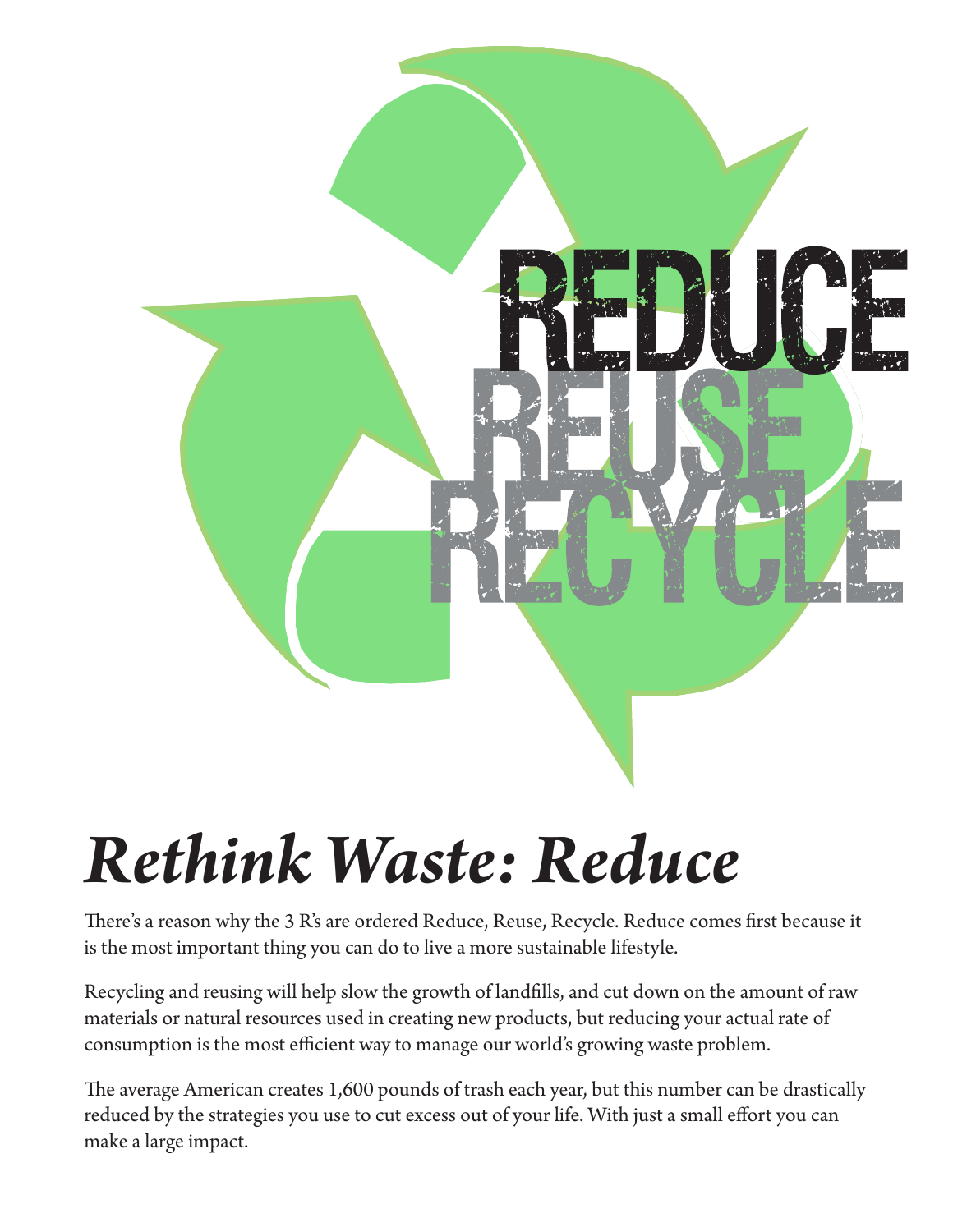# Rethink: Buy Reusable

## Facts

Reusing items cuts down on the number of things you throw away and also how often you buy new items. Bottled water is a product that has seen enormous growth. In 1976, each person consumed 1.6 gallons of bottled water each year. Our consumption is now around 34 gallons per person (International Bottled Water Association, 2014). This number can be reduced to zero by switching from bottled water to tap water in reusable hard-plastic (polycarbonate), aluminum, or stainless steel bottles.

## **Strategies**

- ♻ Buy long-lasting or reusable items, such as:
	- rechargeable batteries
	- fabric shopping bags
	- cloth napkins
	- storage containers
	- reusable water bottles
- ♻ Buy "refills" for things you already own
	- household cleaning products
	- hand soap
	- ink cartridges



# Rethink: Reduce Packaging

#### Facts

Almost one-third of the waste generated in the U.S. comes from packaging. Industry and business are responsible for most of this waste, but consumer product packaging accounts for about 15percent of what's discarded.

## **Strategies**

- Avoid excessive packaging. You can pay up to 45 percent more when you buy a product like fruit or vegetables that have already been cut up, placed on a tray, and then shrinkwrapped. Buying whole fruits or vegetables costs less, and you have less packaging to throw away.
- ♻ Buy items in reusable or recyclable packages. Look for labels like "made from recycled materials" and "made from post-consumer recycled materials" (which means it is made from materials that have already been bought, used, and recycled).
- ♻ Most grocery stores have consumer hot lines and customer service e-mail contacts that you can find on their websites. These services are great ways for companies to get your input as a concerned consumer. You can use these customer service lines to encourage the store to provide greener shopping options.
- ♻ Buy from stores and companies that are making good environmental choices. Let store managers and manufacturers know that you recognize and appreciate their efforts.
- ♻ Buy locally. Buying local reduces your carbon footprint. Less transportation and less packaging are required to get the goods to market, and you are supporting local businesses.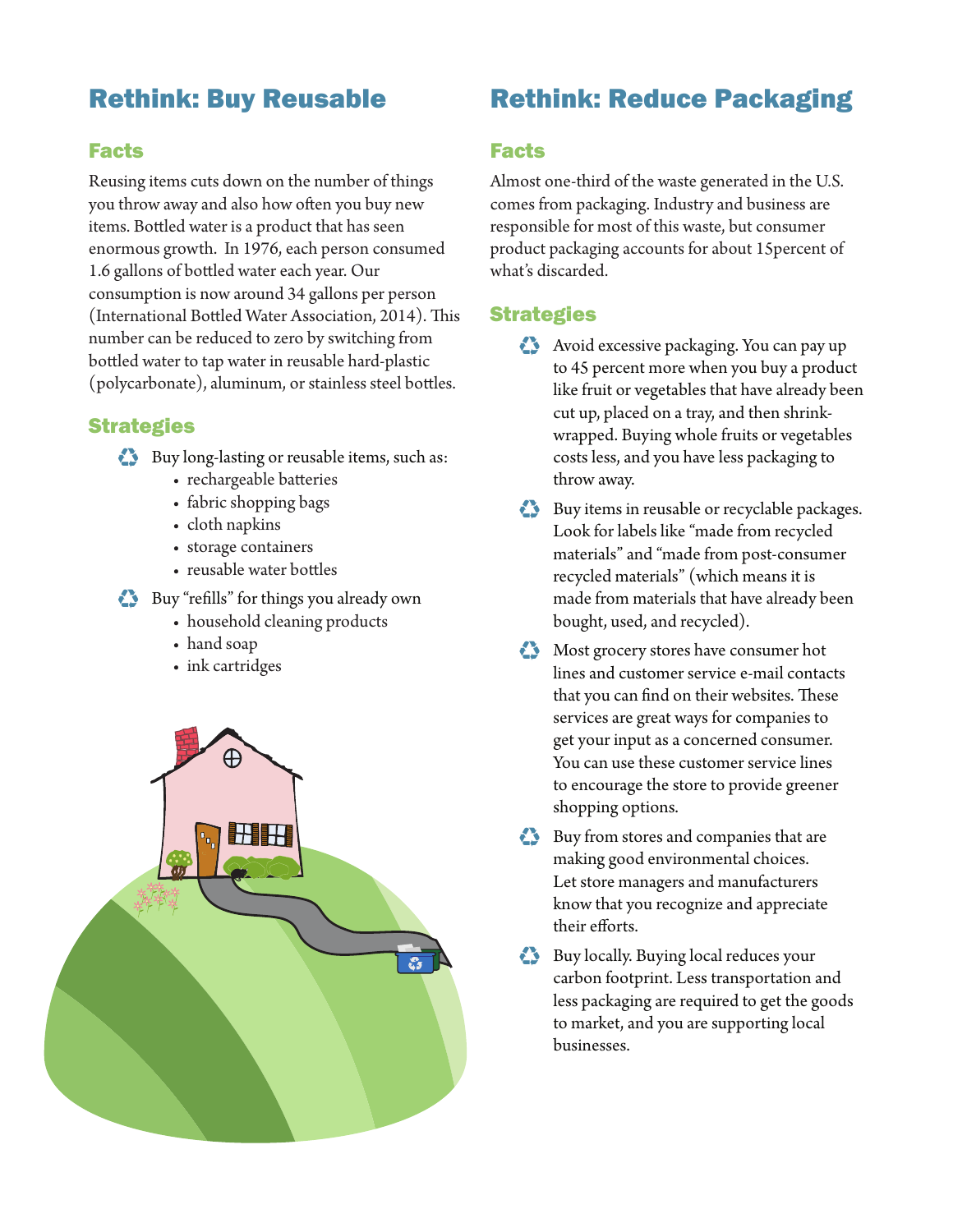## Rethink: Reduce Purchases

#### Facts

Buying used items means no new resources are used in production. You are reducing the flow of items into landfills, and usually you are purchasing items without excess packaging.

#### **Strategies**

- ♻ Purchase second-hand or gently used items from thrift stores, garage sales, or online markets such as Craigslist or Facebook marketplace.
- ♻ Regift. Share with others the gifts you don't use and that they may enjoy.
- ♻ Check out community "swap" groups. You can trade books, furniture, tools, and other products. To see if there are any such groups in your area, check the Freecycle Network (*freecycle.org*).
- ♻ Rent or borrow tools and appliances you don't use on a regular basis. Trade tools with your neighbors. See if your community has a tool library where you can borrow tools for home projects. If not, set one up.
- ♻ Buy in bulk. For items that won't expire, buy the "family-size" container. Larger items use less packaging than smaller or individually wrapped items.
- ♻ Use a multiuse cleaner instead of one for each room of the house. Make your own household cleaners. UGA Green Cleaning recipes are available *at: www.UGAgreenway.com.*

## Rethink: Go Paperless

#### Facts

Each person uses approximately one 100-foot-tall Douglas fir tree in paper and wood products per year. In 2012, paper and paperboard accounted for over 27% of the waste generated. The good news is that people are recycling over 64% of these materials.

However, it would be even better to eliminate the sources (EPA, February 2014). If 100,000 people stopped their junk mail, up to 150,000 trees would be saved each year. If a million people did this, each year close to 1.5 million trees would be saved.

#### **Strategies**

- ♻ Pay bills online and opt for digital banking, credit card, phone, utility, etc., statements.
- Stop junk mail. There are a number of services available to help you. To stop solicitations from credit card companies, call *1-888-5-OPT-OUT.* If you change your mind, you can opt back in at a later date. To decrease junk mail, contact The Direct Marketing Association. You can register online for free at *www.dmachoice.org.*
- ◆ To register by mail you need to send a letter and a \$1 check to: Mail Preference Service; Direct Marketing Association; PO Box 643; Carmel, NY 10512. You can find more ways to reduce junk mail at *www.epa.gov/ region1/communities/stop\_spam.html.*
- Switch to an online newspaper and magazine subscription instead of a paper one.
- ♻ Use the library or purchase e-books.
- $\bullet$  Replace paper towels with reusable cloths or rags.
- ♻ When printing, use both sides of paper, and only print pages with information you need.
- Send e-cards for special occasions and notifications.
- Share photos online.
- $\bullet$  File your taxes electronically, save your tax information as a PDF instead of paper copies. (Remember to back up your computer for all of these electronic options!)
- Switch to an electronic calendar, phone, or electronic notifications instead of paper notes.
- $\bullet$  Be sure to recycle the paper that you do generate.